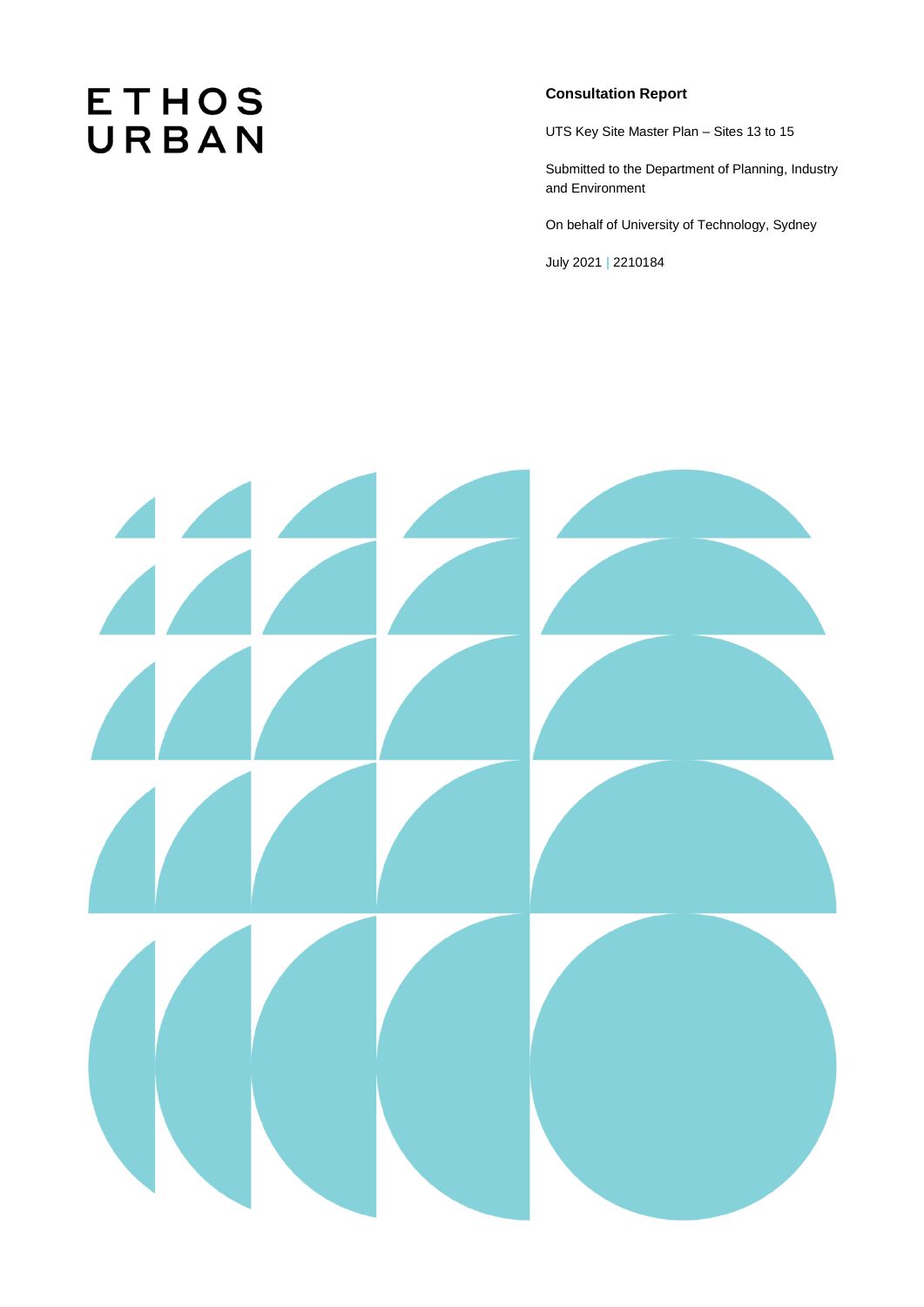#### **CONTACT**

Elizabeth Matkovich **Associate Director - Engagement Engagement [ematkovich@ethosurban.com](mailto:ematkovich@ethosurban.com)** 0403 946 285 Reproduction of this document or any part thereof is not permitted without prior written permission of Ethos Urban Pty Ltd.

This document has been prepared by: This document has been reviewed by:



Vy Hoang 26<sup>th</sup> July 2021 Elizabeth Matkovich 26<sup>th</sup> July 2021 Reproduction of this document or any part thereof is not permitted without written permission of Ethos Urban Pty Ltd. Ethos Urban operates under a Quality Management System. This<br>report has been prepared and reviewed in ac

| <b>VERSION NO.</b> | <b>DATE OF ISSUE</b>    | <b>REVISION BY</b>                                     | <b>APPROVED BY</b>  |  |
|--------------------|-------------------------|--------------------------------------------------------|---------------------|--|
| V <sub>2</sub>     | 2 <sup>nd</sup> August  | Vy Hoang                                               | Elizabeth Matkovich |  |
| V <sub>3</sub>     | 25 <sup>th</sup> August | Vy Hoang                                               | Elizabeth Matkovich |  |
|                    |                         | Ethos Urban Pty Ltd                                    |                     |  |
|                    |                         | ABN 13 615 087 931.<br>www.ethosurban.com              |                     |  |
|                    |                         | 173 Sussex Street, Sydney<br>NSW 2000 t 61 2 9956 6952 |                     |  |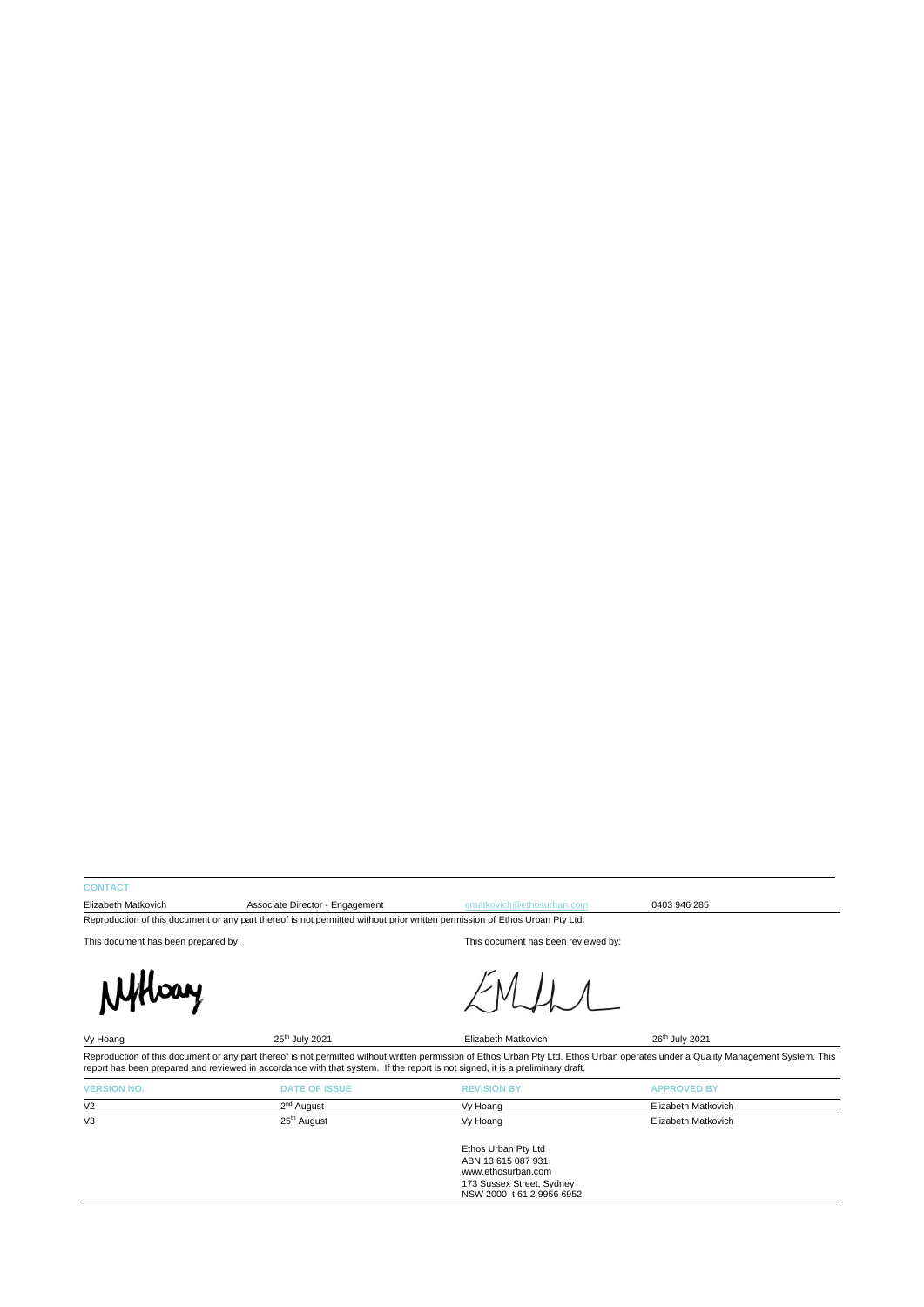## **Contents**

| 1.0 | <b>Introduction</b>                             | $\overline{2}$ |
|-----|-------------------------------------------------|----------------|
| 1.1 | Pyrmont Peninsula Place Strategy                | $\overline{c}$ |
| 1.2 | <b>Engagement Context</b>                       | $\overline{2}$ |
| 2.0 | <b>The Site</b>                                 | 3              |
| 2.1 | Project Location                                | 3              |
| 2.2 | Sites 13 to 15 Scope                            | 4              |
| 3.0 | <b>Engagement Approach</b>                      | 4              |
| 3.1 | Approach                                        | 5              |
| 3.2 | Managing engagement under COVID-19 restrictions | 6              |
| 4.0 | <b>Engagement Activities &amp; Feedback</b>     |                |
| 4.1 | Internal Stakeholders                           | 8              |
| 4.2 | <b>External Stakeholders</b>                    | 11             |
| 5.0 | <b>Next Steps</b>                               | 13             |
| 5.1 | Stakeholder Engagement                          | 13             |
| 5.2 | Stage B: Pre-Public Exhibition Community        |                |
|     | Engagement                                      | 13             |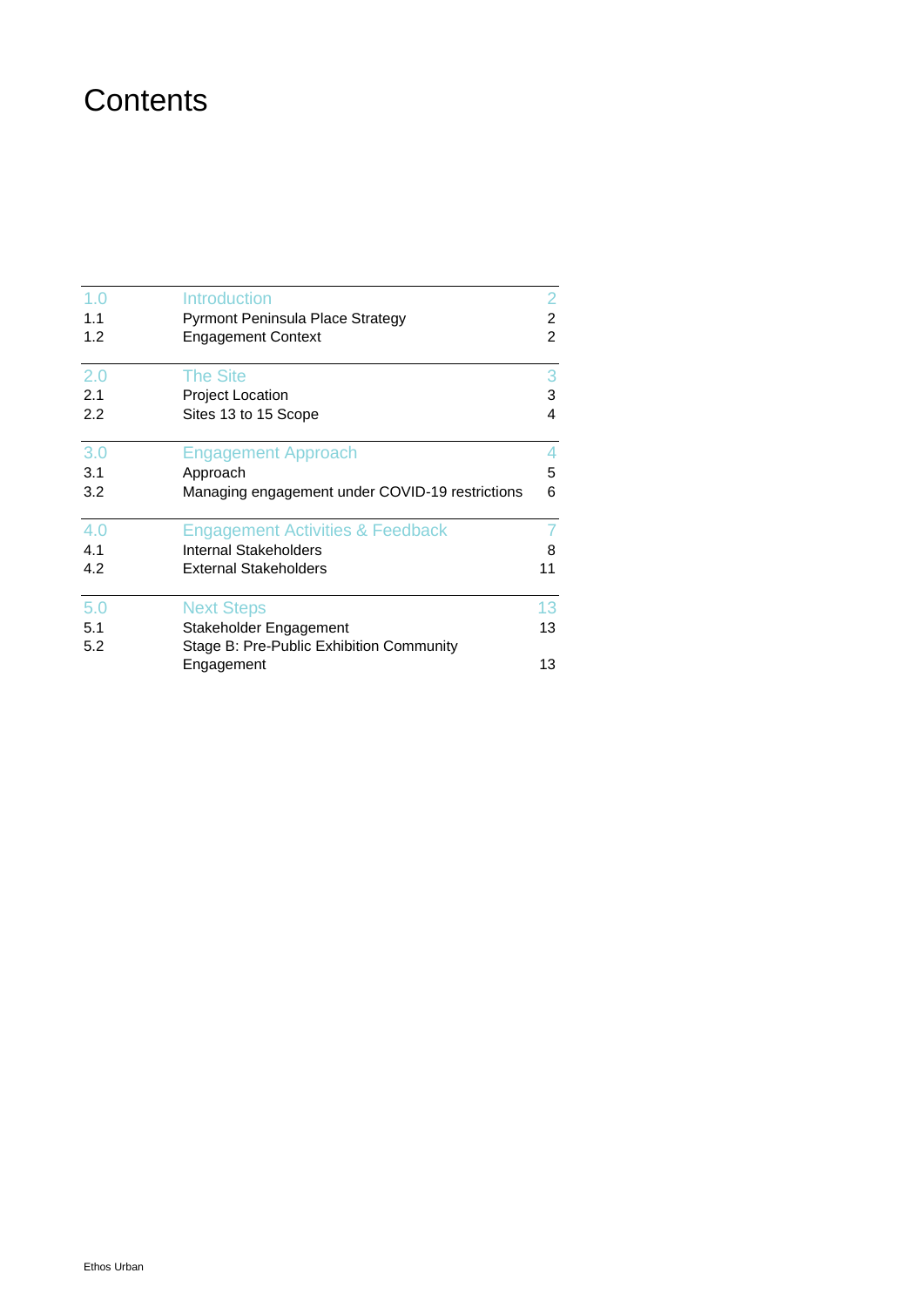## <span id="page-3-0"></span>**1.0 Introduction**

The Department of Planning, Industry and Environment (DPIE) have released the Pyrmont Peninsula Place Strategy (PPPS) as a 20-year framework that identifies areas for future growth. Key sites identified as part of the PPPS include: The Star, Blackwattle Bay, Harbourside Shopping Centre, and UTS Ultimo.

The University of Technology Sydney (UTS) is in the process of preparing a key site master plan for its sites located within the PPPS study area.

The study area includes the UTS Broadway Precinct main campus and Buildings 8, 13 to 15 within its Haymarket Ultimo Precinct. Building 8 is already developed as the UTS Business school and adjoining this site to the west is located existing Building 15 and adjoining vacant car park and shop/residence sites.

UTS is proposing to redevelop Sites 13 to 15 for an Indigenous Residential College and Arts Centre and UTS education space.

No other short-term projects are planned within the UTS Key Site Master Plan study area, with the exception of public domain works within part of Jones Street subject to City of Sydney Council agreement and future approvals. In the medium term, UTS plans to complete the last remaining component of the Broadway Precinct Concept Plan, which relates to the approved podium extension to the main Building 1 fronting Broadway.

UTS plan to commence investigations into the redevelopment of UTS Site 5 located within Haymarket next year once a Joint Venture Participant is engaged by the University. This site sits outside the PPPS Study Area and will be subject to a separate planning process through the City of Sydney Council in due course. Some potential future public domain works to be associated with Site 5 redevelopment relating to Darling Drive and the Goods Line are highlighted in the Key Site Masterplan in the context of future desired linkages and broader public benefits.

UTS has appointed a lead design consultant and Ethos Urban to undertake project management of the Master Plan process. A subconsultant is required to undertake the above consultation and engagement scope and provide the necessary advice and deliverables to support UTS' objectives, appropriately guide them in responding to potential stakeholder risks and opportunities and, along with the wider consultant team, contribute to a Master Plan that successfully meets DPIE expectations.

#### <span id="page-3-1"></span>**1.1 Pyrmont Peninsula Place Strategy**

The Pyrmont Peninsula Place Strategy provides a 20-year framework that identifies areas that can accommodate future growth in Darling Island, Blackwattle Bay, Tumbalong Park and Ultimo sub-precincts, while enabling more gradual growth in the Pirrama, Pyrmont Village and Wentworth Park sub-precincts.

The PPPS includes measures to protect solar access, heritage and local character, while setting in place other measures, such as identification of additional public benefits and infrastructure to be delivered as development occurs, which will help ensure Pyrmont Peninsula remains a great place to live.

#### <span id="page-3-2"></span>**1.2 Engagement Context**

Informed by DPIE's draft general requirements under the PPPS, our engagement approach seeks to establish a framework that facilitates and delivers transparent consultation and enables proactive dialogue between UTS, the Ultimo community, community representative bodies, local authorities, and other state agencies.

The establishment and maintenance of trusting relationships between UTS and the wider community will help build confidence in the public benefits of the key site master plan and ultimately enable better outcomes for the projects.

Through the establishment of active feedback channels, the project is committed to gaining the trust of the local community and state agency stakeholders to pursue any plans. This will be achieved through substantive, proactive, and positive engagement that facilitates stakeholder input into the master planning process.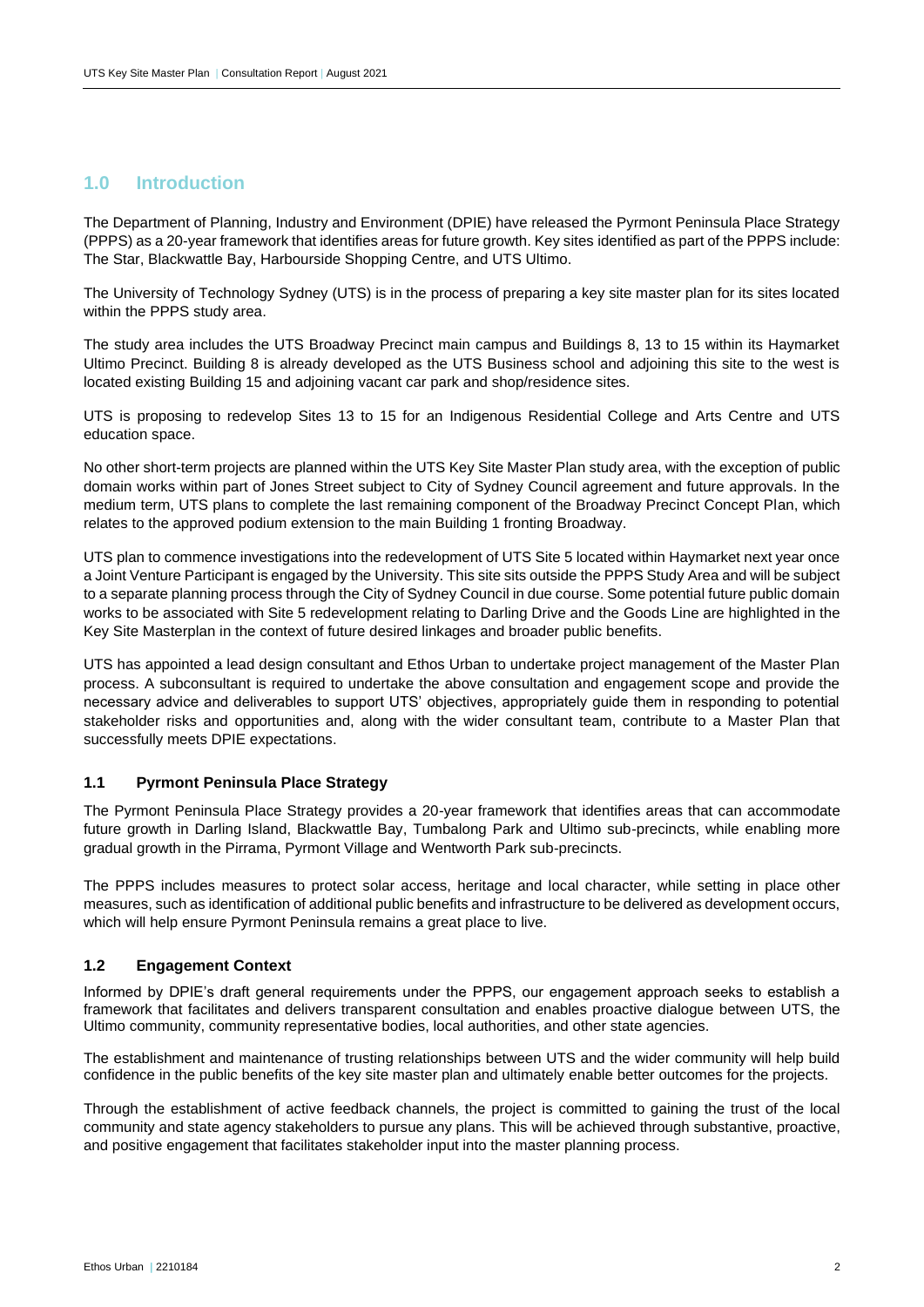## <span id="page-4-0"></span>**2.0 The Site**

#### <span id="page-4-1"></span>**2.1 Project Location**



**Figure 1: Location of Sites 13 to 15** 

UTS City Campus benefits greatly from its strategic location within the city, sitting within walking distance from Sydney Central Station, the Sydney CBD and the George Street spine, Darling Harbour, Pyrmont, and Blackwattle Bay.

Ultimo is characterised as a sub-precinct of education, creativity and innovation, driven by major educational and cultural institutions such as UTS, TAFE NSW, Screen Australia and the ABC. The site of the future UTS Indigenous Residential College (IRC) is located in proximity of Darling Drive, the Goods Line and the Chau Chak Building.

UTS Building 15 has occupied the corner of Harris Street and Mary Ann Street since 1955 and is heritage listed within Schedule 5: Environmental Heritage of Sydney Local Environmental Plan 2012. The Indigenous Residential College will occupy UTS sites 13 to 15 including reuse of the heritage listed Building 15.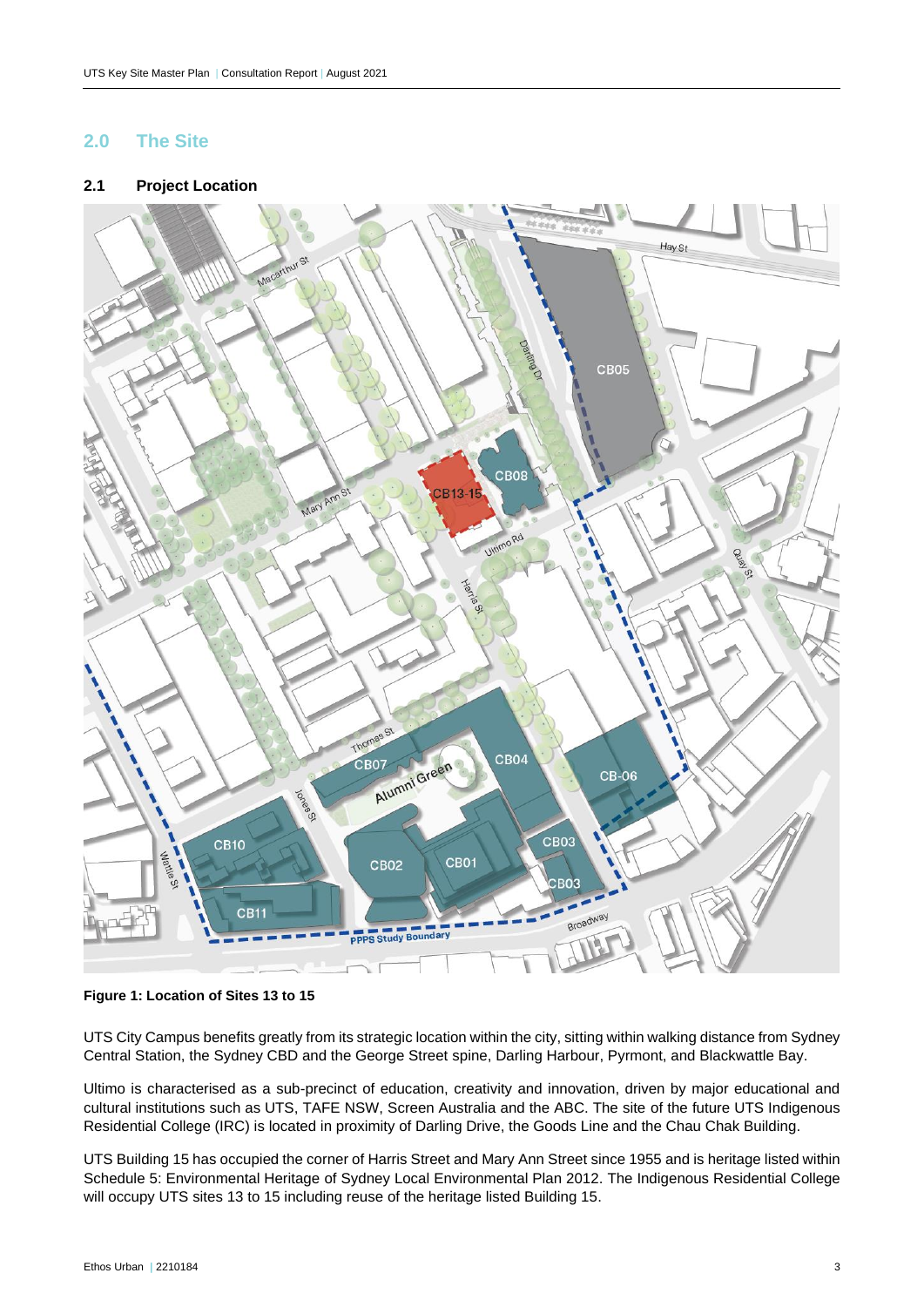Jones Street between Broadway and Thomas Street is currently physically closed from through site traffic under a short-term lease arrangement between UTS and the City of Sydney Council while the longer-term future of this section of road is considered in the context of UTS's proposal to convert the roadway to public domain.

#### **2.1.1 Neighbourhood Context**

The neighbourhoods surrounding Sites 13 to 15 are diverse and include:

- Ultimo, to the West and North is characterised by education, creativity, and innovation, driven by major educational and cultural institutions such as TAFE NSW, Screen Australia, and the ABC.
- Pyrmont is characterised by a fine grain street pattern and diverse, mixed-use built form, with heritage terraced housing, medium-density apartment dwellings and some industry uses.
- Land to the south is dominated by UTS and TAFE, with high rise campus buildings and apartment blocks, and Broadway, containing a varied mix of uses and built form centred on the recent Central Park development.
- Chinatown to the east of the site is a vibrant precinct with mixed use dwellings with busy market and retail shopfronts.

Land directly to the south-east of the site has been identified as a new Haymarket-Ultimo tower cluster in the Central Sydney Planning Strategy and Planning Proposal. This cluster will see skyscrapers of up to 330m, altering both the character and social context of the area. Additionally, Central Station Renewal Project to the east will significantly increase the density and activation of this precinct.

#### <span id="page-5-0"></span>**2.2 Sites 13 to 15 Scope**

The proposed redevelopment of Sites 13 to 15 is an innovative, Indigenous led project which aims to deliver a 250 bed Indigenous Residential College, an Indigenous-led Arts Centre, and Indigenous library in a new, purpose-built facility. The development is guided by principles of identity, connectivity, and sustainability, and aims to enhance community engagement, encourage communal gathering, and cater for co-living and connection among Indigenous students at the college.

In addition, the proposed development would provide additional UTS teaching space and public domain improvements within the site. Additional public domain improvements to Omnibus Lane and/or Mary Ann Street could also be explored as works in kind subject to further technical investigations, land-owners consent and a Voluntary Planning Agreement.

Country-led thinking and a holistic sustainability approach has informed the development from its inception, serving as a pilot project for the continued development of UTS' Ultimo-Haymarket precinct.

## <span id="page-5-1"></span>**3.0 Engagement Approach**

The approach to communications and engagement on this project is to develop and deliver a framework that constructively engages with key stakeholders and the community to gain support for the project and to create community advocates.

Our approach to engagement is to be proactive and targeted to enable the project team to build upon existing relationships, gather feedback to inform the proposal, and to identify and mitigate risks to planning approval.

<span id="page-5-2"></span>In addition to briefing the wider community, we will seek to work collaboratively with key decision-makers such as local community organisations to communicate project benefits and to understand and address any issues or concerns.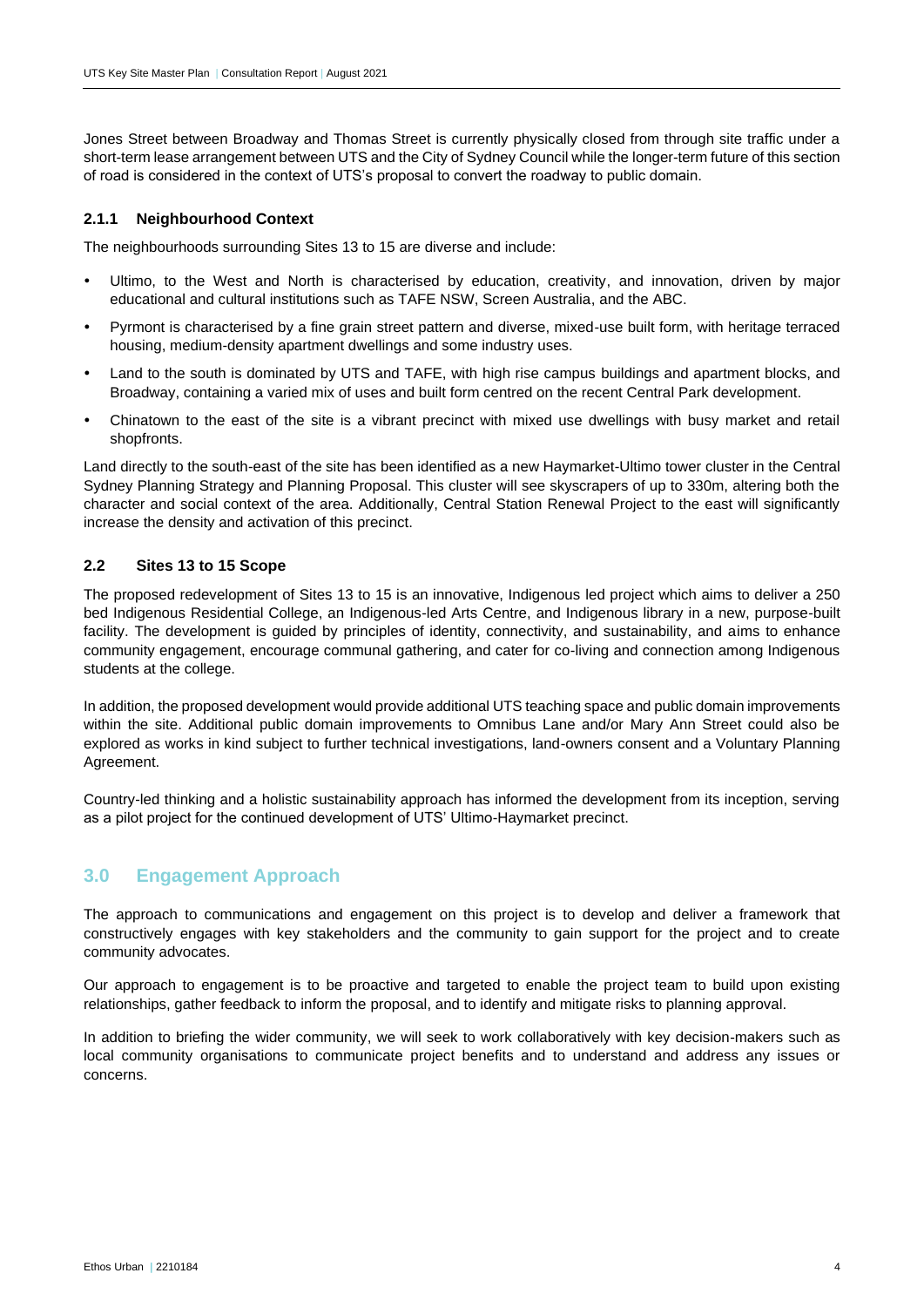#### **3.1 Approach**

Through our understanding of the consultation and engagement undertaken to inform the PPPS, as well as through our relationships with key local stakeholders, we recognise the importance of providing open, and transparent communications help to create an effective feedback loop to identify and mitigate risks and to deliver better project outcomes.

UTS has followed an indigenous led approach throughout this project and made a conscious decision early in the project for the project brief, planning, and design of the college to be led by an architect with indigenous heritage, in close consultation and collaboration with UTS staff and students with an indigenous heritage.

This project gives indigenous people first and foremost a voice on the space requirements and inclusions in the college, the setting of design principles that reflect indigenous culture, and requirements that set this college apart from typical commercial student housing developments. The IRC is a project where self-determination by indigenous people is paramount.

UTS has established ten internal working groups for this project covering matters such as indigenous art to student operations and engagement. A series of workshops led by architect Kevin O'Brien from BVN have been held with staff and students to determine the Schedule of Accommodation, Design Principles and Project Brief for the planning and design of the college. It is planned that engagement with indigenous staff and students will continue throughout the life of the project.

Building upon the engagement and consultation that has been undertaken to inform this proposal, our approach to external engagement to support the redevelopment of Sites 13 to 15 can be articulated over a 3-phase approach:

- **Stage A: Engagement Strategy, Background Review and Study/Investigation (Pre-Lodgement)**
	- − Establish a well-considered strategic approach built on the constraints and opportunities of the site, and our understanding of the stakeholders and community.
	- − Consultation with local authorities, government agencies, utility providers and other authorities as required to verify design assumptions and technical work.

#### **Stage B: Strategic Considerations (Post-Lodgement)**

- − Continue consultation with local authorities, government agencies, utility providers and other authorities as required.
- − Discuss key issues with identified stakeholders and build productive relationships to promote a clear understanding of the site's constraints and opportunities and support for a shared vision and principles to guide development.
- − Document all feedback and changes made to demonstrate how stakeholders, the community and the public interest have been considered for the site.

#### **Stage C: Master Plan Exhibition (Public Exhibition)**

Support the project with a proactive, positive public narrative during exhibition and additional engagement activities as required.

#### **3.1.1 Project Stakeholders**

Through our understanding of the varying levels of stakeholder interest, project context and project aim, our framework and approach to engagement can be articulated through a two-pronged approach:

- **Internal:** UTS Indigenous Residential College Working Groups
- **External:** Government authorities and agencies, utility providers, elected officials, local Ultimo community (neighbouring residents and businesses), and wider UTS Community.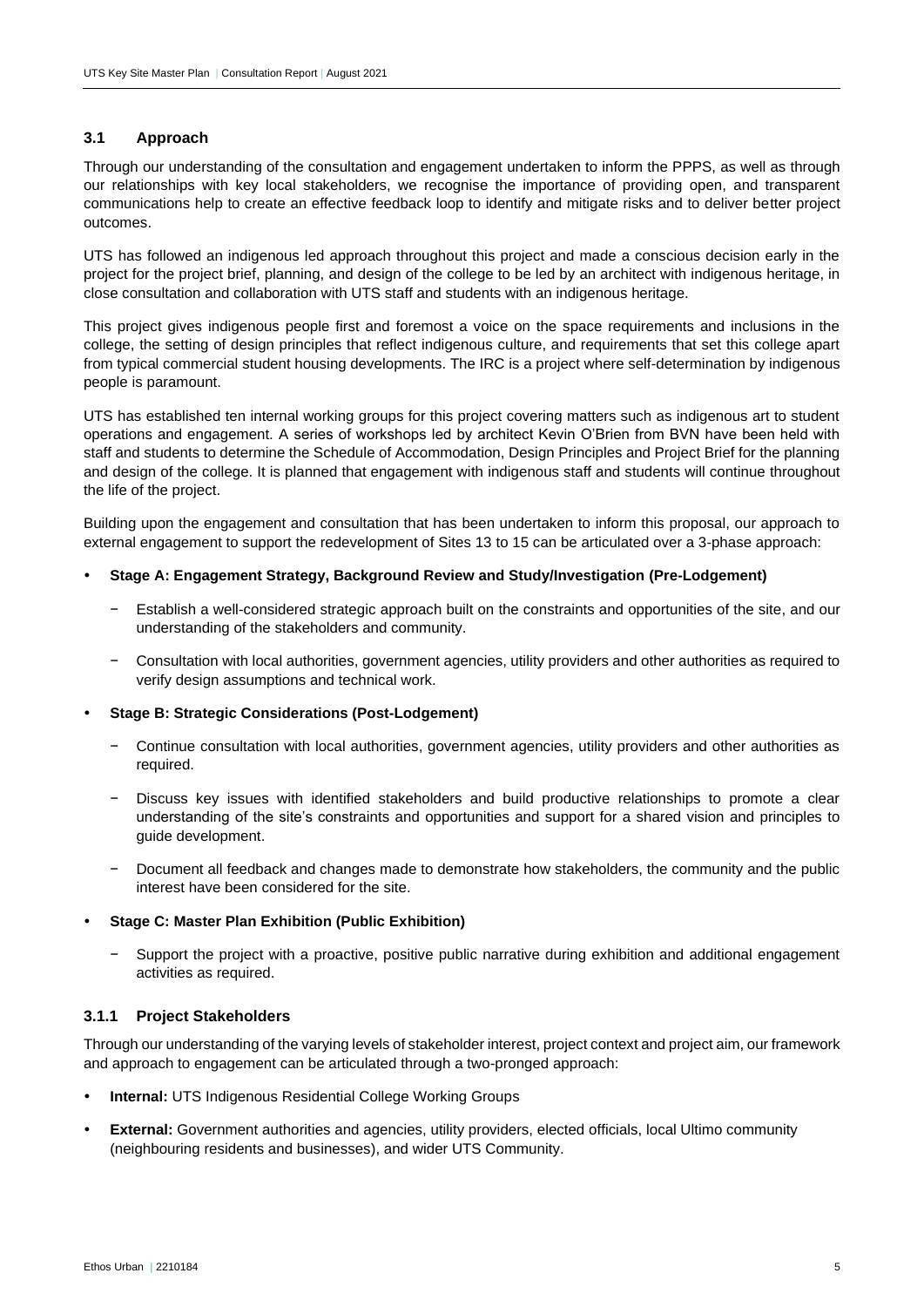#### **3.1.2 Engagement Principles**

The approach to engagement for this project is to create a strategic framework which provides a consistent and transparent guide to engaging stakeholders throughout this project. The key principles which underpin this approach are:

- **Be well planned and strategic**  understanding and responding to your objectives and the particular risks and opportunities inherent to the project.
- **Be timely**  we anticipate commencing the preparation of the strategy immediately upon appointment to ensure we are clear on the appropriate approach before the Master Plan has been lodged.
- **Have a broad reach**  ensuring a wide range of community members and stakeholders have the opportunity to participate in engagement activities by undertaking targeted activities to meet the needs of each stakeholder group.
- **Be engaging**  motivating participation, particularly when people are time poor can be difficult. Engaging activities that include online tools can maximise participation and reach.

#### **3.1.3 Engagement Objectives**

The successful implementation of this engagement is guided by the following objectives:

- Provide a transparent and responsive engagement process that responds to the Draft General Requirements issued by the Department under the PPPS.
- Ensure UTS acts as a 'good neighbours' delivering to high quality outcomes as part of the University's key site master plan for its sites located within the PPPS study area.
- Provide clear, timely and accessible information, as well as opportunities for key stakeholders and the community to comment and provide feedback on the project.

#### <span id="page-7-0"></span>**3.2 Managing engagement under COVID-19 restrictions**

Community engagement plays a fundamental role in the civic empowerment of communities, being an important mechanism for environmental management, liveability, and social cohesion. In the current environment of COVID-19 traditional engagement tactics and techniques are having to adapt to continue supporting project outcomes whilst complying with government direction on physical distancing and health protection.

Our approach centres on facilitating targeted consultation sessions for each stakeholder groups in ways that can still be delivered under any physical distancing restrictions in place to ensure the issues raised by each group are addressed in an appropriate environment where they have best access to the project team.

Community information sessions will be held virtually online via webinars and video conferencing to provide the opportunity to hold community conversations with neighbouring residents and local businesses. Similarly, targeted briefing sessions are to be held virtually with key stakeholder groups to address key issues.

The current environment requires creative tools and approaches to connect, communicate and collaborate. To help accommodate social distancing requirements, we will be employing industry leading technology, platforms, and software applications to incorporate 'remote' engagement approaches such as:

- Videoconferencing workshops
- <span id="page-7-1"></span>Webinar information sessions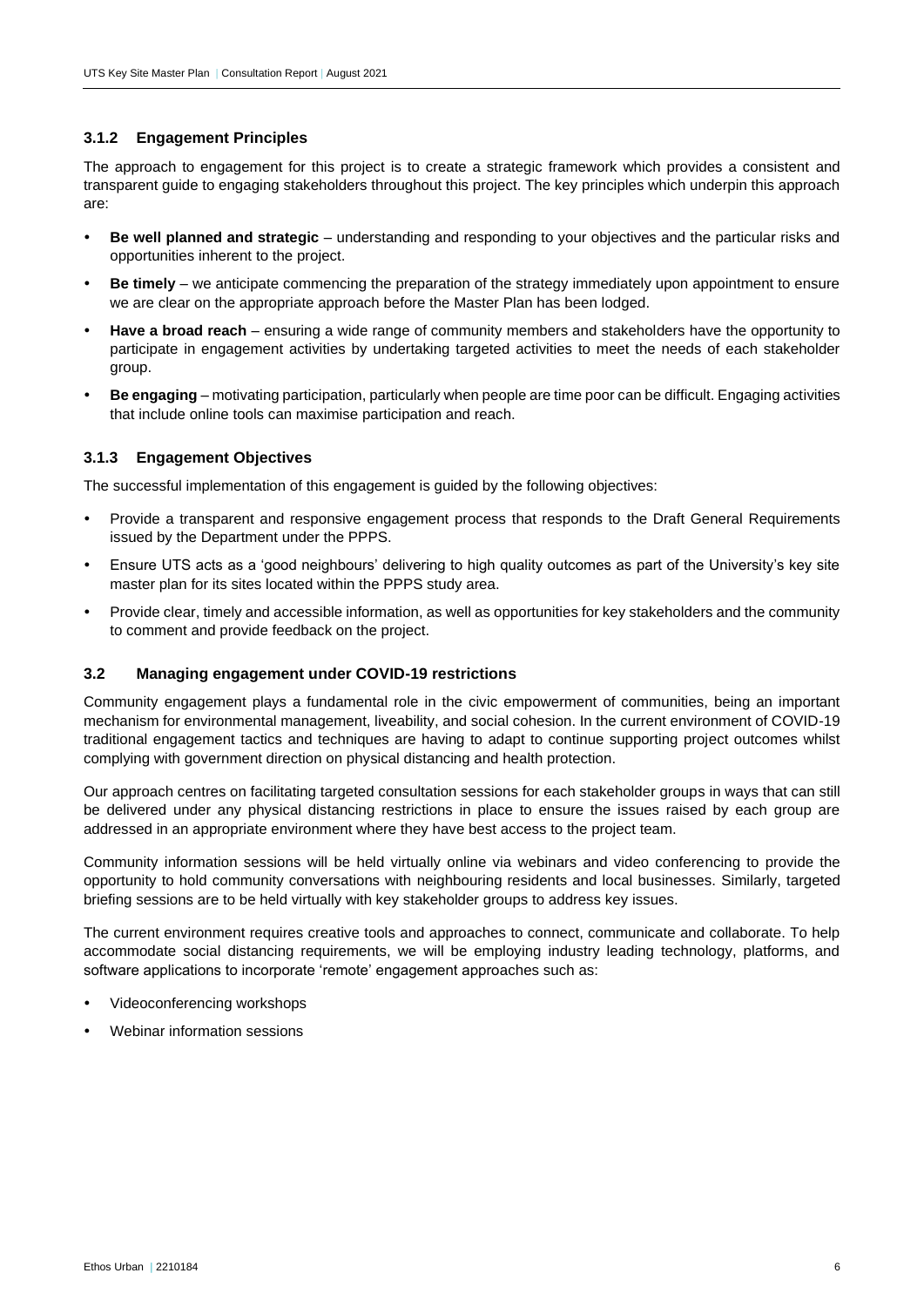## **4.0 Engagement Activities & Feedback**

Due to the varying levels of stakeholder interest in this project, as well as the different levels of awareness, this project required a multi-channelled approach to communications, to facilitate consistent and proactive engagement with identified stakeholder groups.

The following section outlines the engagement activities undertaken to date, feedback received as part of these discussions, and outlines the future engagement activities following lodgement.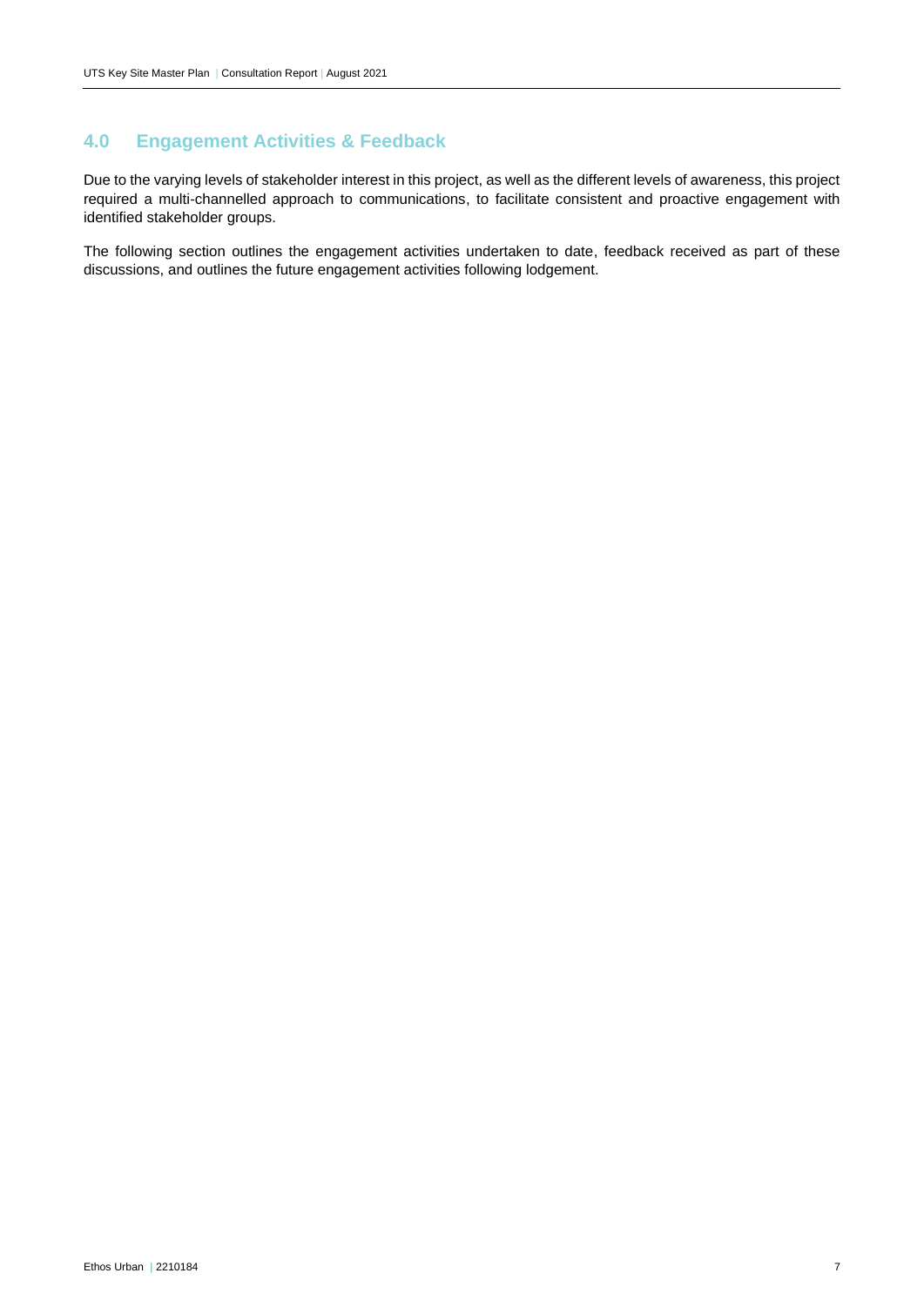#### **4.1 Internal Stakeholders**

The below table outlines all instances of formal consultation with Indigenous people external to the university, as well as UTS Indigenous staff, students, and alumni.

It does not include the details of internal meetings with UTS Senior Executive, the Indigenous Residential College Steering Committee, or its multiple working groups.

It is noted that the Indigenous Residential College Steering Committee is Chaired by the Pro Vice-Chancellor (Indigenous Leadership and Engagement) and includes Indigenous senior staff amongst its membership. Similarly, the Steering Committee's working groups commit to Indigenous leadership where aligned with the working group's purpose, and further include Indigenous student and alumni representation where appropriate.

**Indigenous supporters –** In 2018, the Vice-Chancellor and Pro Vice-Chancellor (Indigenous Leadership and Engagement) consulted with a number of high-profile Indigenous public figures and senior Indigenous academics.

These supporters are listed on the UTS Indigenous Residential College website: [https://www.uts.edu.au/partners-and-community/initiatives/indigenous-residential](https://www.uts.edu.au/partners-and-community/initiatives/indigenous-residential-college/supporters)[college/supporters.](https://www.uts.edu.au/partners-and-community/initiatives/indigenous-residential-college/supporters) Consultation with prominent Indigenous people continues, and the supporters list is updated progressively. In 2020, the Governor-General of Australia His Excellency General the Honourable David Hurley AC DSC (Retd) became the first Ambassador for the Indigenous Residential College.

<span id="page-9-0"></span>

|    | <b>Item Date</b>  | Forum/Mechanism                                           | <b>Group/Size</b>                                                                                                                                                    | <b>Comments</b>                                                                                                                                                                                                                                                                                                              |  |
|----|-------------------|-----------------------------------------------------------|----------------------------------------------------------------------------------------------------------------------------------------------------------------------|------------------------------------------------------------------------------------------------------------------------------------------------------------------------------------------------------------------------------------------------------------------------------------------------------------------------------|--|
| 1. | December<br>2015  | Vice-Chancellor's Indigenous<br><b>Advisory Committee</b> | Indigenous external<br>community members<br>and UTS attendees                                                                                                        | The Vice-Chancellor's Indigenous Advisory Committee (VCIAC) is the premier body in terms of the<br>university's relationship with the external Indigenous community. The Committee's members are<br>Indigenous people from outside UTS, drawn from the Indigenous community, industry and/or the higher<br>education sector. |  |
|    |                   |                                                           |                                                                                                                                                                      | The Committee reports directly to the Vice-Chancellor and advises the university on Indigenous<br>education, employment, and social and cultural matters relevant to the progression of the UTS<br>Indigenous Policy.                                                                                                        |  |
|    |                   |                                                           |                                                                                                                                                                      | It was in 2015 that Professor Michael McDaniel advised the Committee of feedback from students<br>requesting shared Indigenous student accommodation.                                                                                                                                                                        |  |
|    |                   |                                                           |                                                                                                                                                                      | It was from this initial student feedback that the idea of the College was conceived and the interim<br>measure of the Wattle Lane Indigenous student residence was put into effect.                                                                                                                                         |  |
|    |                   |                                                           | From 2016 onwards, the Indigenous Residential College (IRC) concept gained momentum, informed at<br>all stages by Indigenous consultation and Indigenous leadership. |                                                                                                                                                                                                                                                                                                                              |  |
| 2. | <b>March 2016</b> | Workshop led by Prof<br>Michael McDaniel                  | UTS Indigenous staff<br>(21 attendees)                                                                                                                               | Initial consultation with UTS staff on IRC concept.                                                                                                                                                                                                                                                                          |  |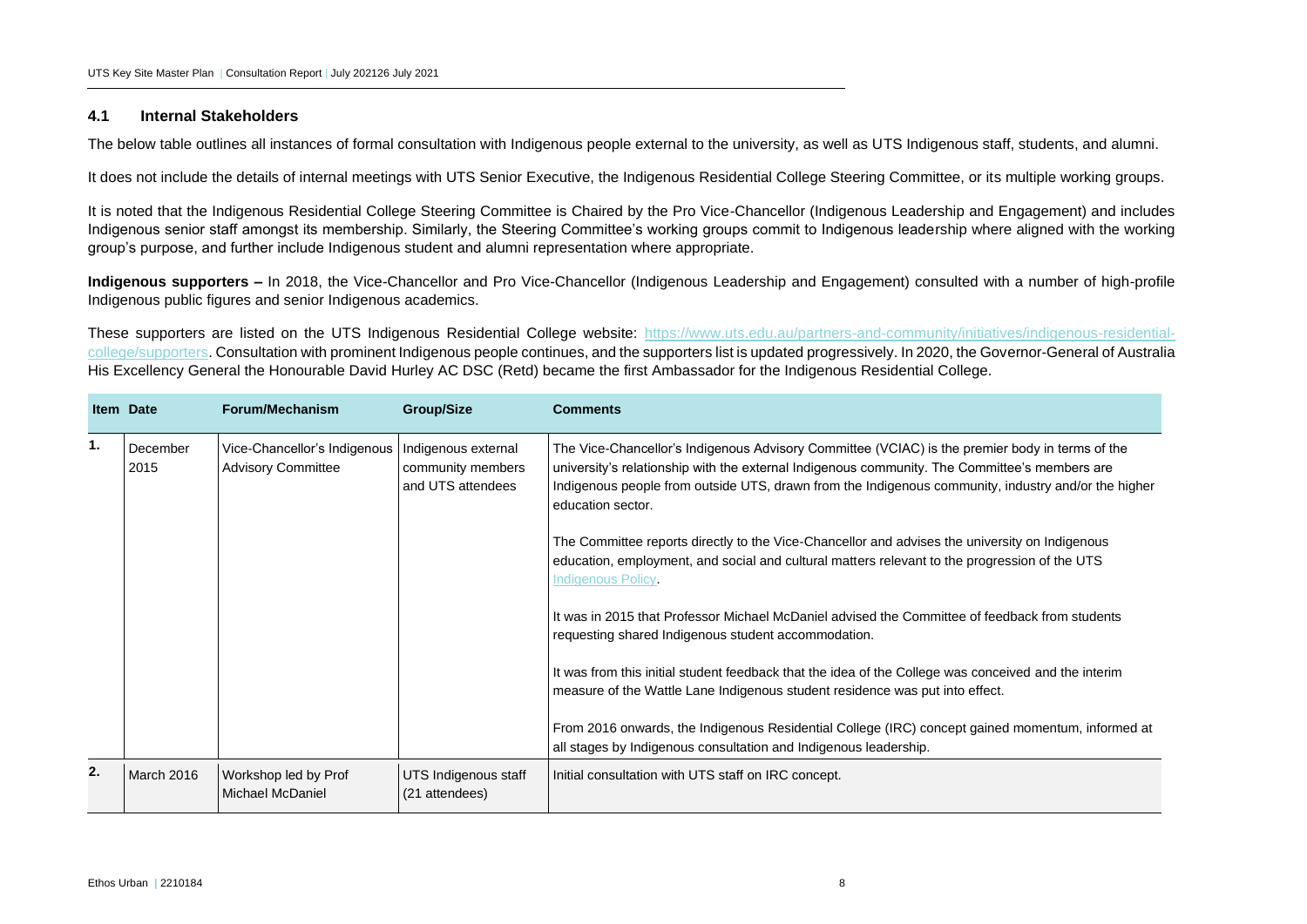|     | <b>Item Date</b>                          | Forum/Mechanism                                           | <b>Group/Size</b>                                                                                              | <b>Comments</b>                                                                                                                                                                                                                                                                                         |  |
|-----|-------------------------------------------|-----------------------------------------------------------|----------------------------------------------------------------------------------------------------------------|---------------------------------------------------------------------------------------------------------------------------------------------------------------------------------------------------------------------------------------------------------------------------------------------------------|--|
| 3.  | Mid-2016<br>(date<br>unknown)             | Written survey                                            | Indigenous students<br>(23 respondents)                                                                        | Initial consultation with Indigenous student body on IRC concept.                                                                                                                                                                                                                                       |  |
| 4.  | November<br>2016                          | Vice-Chancellor's Indigenous<br><b>Advisory Committee</b> | Indigenous external<br>community members<br>and UTS attendees                                                  | Following on from the action item established in the December 2015 meeting, the Committee received<br>an update on the scale and scope of the proposed Indigenous Residential College.                                                                                                                  |  |
| 5.  | <b>July 2017</b>                          | Vice-Chancellor's Indigenous<br><b>Advisory Committee</b> | Indigenous external<br>community members<br>and UTS attendees                                                  | From the 17/1 meeting of VCIAC, an update on the Indigenous Residential College project became a<br>standing agenda item.                                                                                                                                                                               |  |
| 6.  | November<br>2017                          | Vice-Chancellor's Indigenous<br><b>Advisory Committee</b> | Indigenous external<br>community members<br>and UTS attendees                                                  | It was at this meeting, as noted in the written report included in the meeting papers, that Indigenous<br>students had provided feedback that an inclusive environment (that allowed for a minority of non-<br>Indigenous students) would also be welcomed.                                             |  |
| 7.  | August 2018                               | Workshop facilitated by<br>Susan Moylan-Coombs            | Select Indigenous and<br>non-Indigenous staff,<br>students and external<br>stakeholders<br>(14 participants)   | The CEO of Metropolitan Local Aboriginal Land Council, Mr Nathan Moran, also attended this<br>workshop.                                                                                                                                                                                                 |  |
| 8.  | August 2018                               | Vice-Chancellor's Indigenous<br><b>Advisory Committee</b> | Indigenous external<br>community members<br>and UTS attendees                                                  | General update provided.                                                                                                                                                                                                                                                                                |  |
| 9.  | October 2018                              | Workshop facilitated by<br>Shannan Dodson                 | Indigenous students,<br>many of whom resided<br>in UTS Housing -<br>Wattle Lane residence<br>(15 participants) | Purpose of workshop was to conduct in-depth consultation with a broader student body, following initial<br>student consultation in 2016.                                                                                                                                                                |  |
| 10. | 8 May 2019<br>15 May 2019<br>21 June 2019 | BVN workshops with IRC<br>Stakeholder Reference<br>Group  | Indigenous staff,<br>students and alumni                                                                       | The purpose of the workshops was for BVN to conduct consultation with select stakeholders within the<br>UTS Indigenous staff, student and alumni community on the unique needs of Indigenous people with<br>respect to the College's design, including both the residential and non-residential spaces. |  |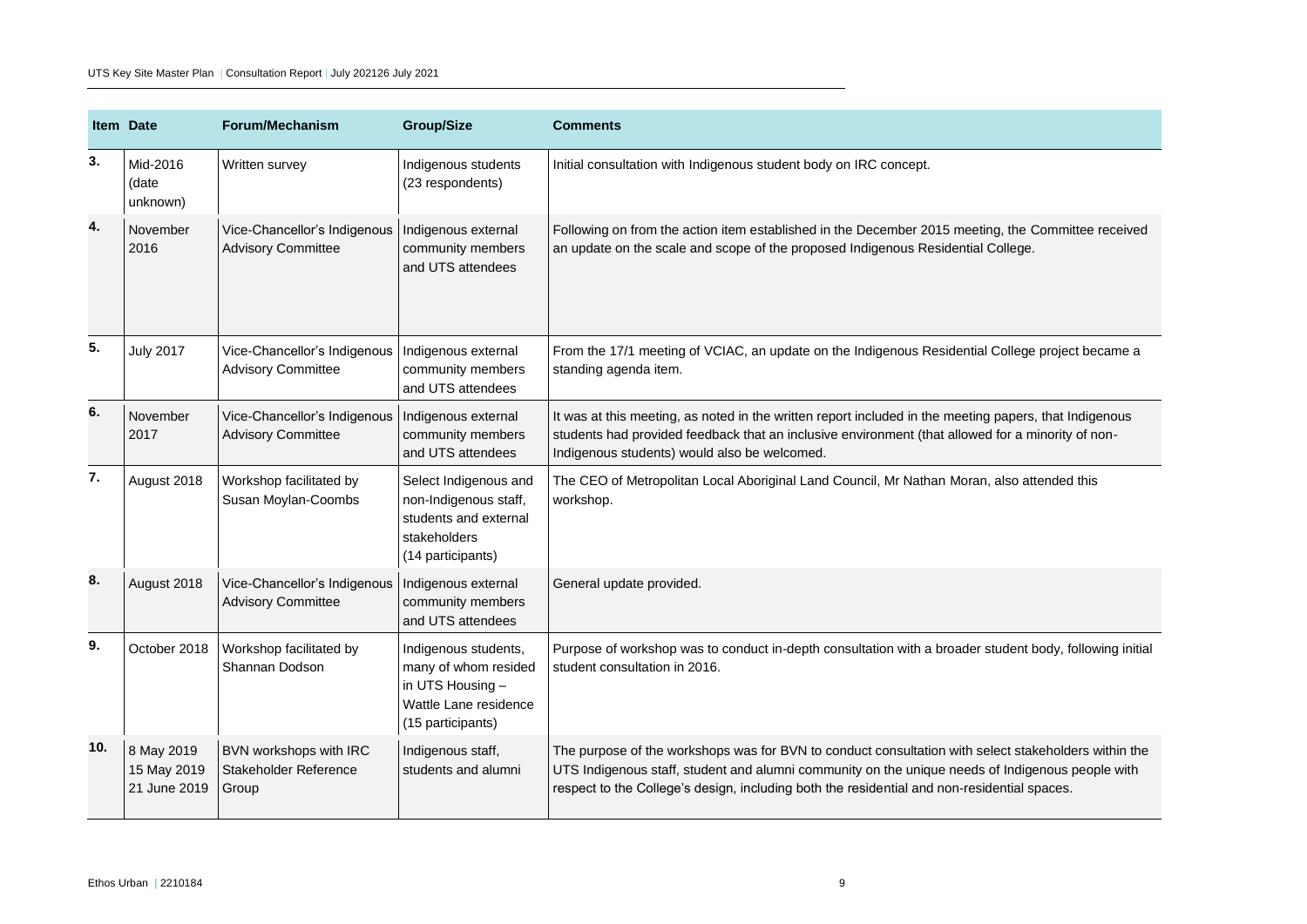|     | <b>Item Date</b>                                       | Forum/Mechanism                                                                                                                                                                                                                                                                                                                  | <b>Group/Size</b>                                             | <b>Comments</b>                                                                                                                                                                                                                                                               |
|-----|--------------------------------------------------------|----------------------------------------------------------------------------------------------------------------------------------------------------------------------------------------------------------------------------------------------------------------------------------------------------------------------------------|---------------------------------------------------------------|-------------------------------------------------------------------------------------------------------------------------------------------------------------------------------------------------------------------------------------------------------------------------------|
|     |                                                        |                                                                                                                                                                                                                                                                                                                                  |                                                               | The workshops will assist BVN in developing the College's accommodation schedule, design principles,<br>and design brief.                                                                                                                                                     |
| 11. | August 2019                                            | Vice-Chancellor's Indigenous   Indigenous external<br><b>Advisory Committee</b>                                                                                                                                                                                                                                                  | community members<br>and UTS attendees                        | Item listed on agenda for discussion, however postponed due to time constraints.                                                                                                                                                                                              |
| 12. | November<br>2019                                       | Vice-Chancellor's Indigenous<br><b>Advisory Committee</b>                                                                                                                                                                                                                                                                        | Indigenous external<br>community members<br>and UTS attendees | General update provided.                                                                                                                                                                                                                                                      |
| 13. | <b>July 2020</b>                                       | Vice-Chancellor's Indigenous<br><b>Advisory Committee</b>                                                                                                                                                                                                                                                                        | Indigenous external<br>community members<br>and UTS attendees | General update provided with reference to the design brief work being conducted by BVN and<br>Indigenous architect Kevin O'Brien.                                                                                                                                             |
| 14. | 2 June 2021<br><b>July 2021</b><br>(multiple<br>dates) | BVN workshops with IRC<br>Stakeholder Reference<br>Group:<br>2 June 2021 - Arts Centre<br>Design Workshop<br>8 July 2021 - Knowledge<br>Hub Workshop<br>8, 12, 22, 26 and 28 July<br>2021 - Housing Schedule of<br>Accommodation and<br>functional brief workshops<br>12 July 2021 - Design<br>Principles and Themes<br>Workshop | Indigenous staff,<br>students and alumni                      | The purpose of the workshops was for BVN to conduct consultation with select stakeholders within the<br>UTS Indigenous staff, student and alumni community on the IRC accommodation schedule, design<br>principles, design brief, and some of the key specialised facilities. |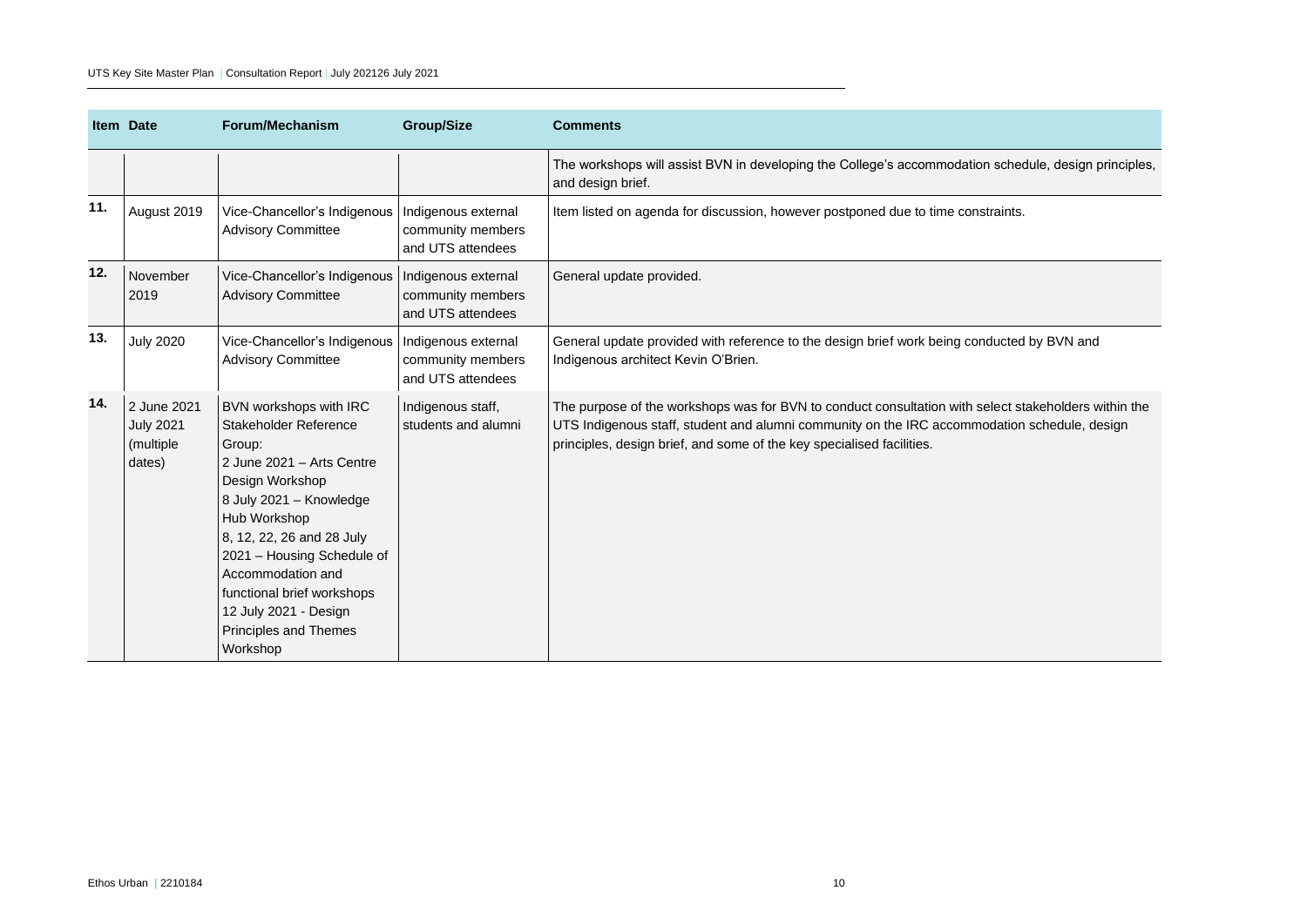#### <span id="page-12-0"></span>**4.2 External Stakeholders**

The following section outlines a summary of the consultation undertaken with external stakeholders to help inform the development of this proposal.

#### **4.2.1 Utility Providers**

#### Ausgrid

A preliminary enquiry was submitted to Ausgrid on 24<sup>th</sup> June 2021 about the electricity connection at the site address. Tuson Geer of Ausgrid provided a response on 5<sup>th</sup> July 2021 which outlined the need for an extension/augmentation of the Ausgrid network to perform the works required. It was advised that to make arrangements a completed connection application should be lodged.

#### Sydney Water

Initial engagement commenced on 28<sup>th</sup> June 2021, seeking early advice on the initial Sydney Water infrastructure surrounding the site, particularly the capacity against future demand to inform required system upgrades. Willy Ramlie, Account Manager for Infrastructure Development at Sydney Water, confirmed the existing infrastructure summarised in the initial enquiry and outlined next steps and associated costs required in getting approval.

The flooding study undertaken by Arup recommended use of an On-Site Detention tank as a possible flood management measure. Further correspondence also includes an enquiry submitted on 7<sup>th</sup> July 2021 which confirmed that On-Site Detention is not required for the redevelopment of the site.

#### Jemena

Correspondence with Jemena commenced on 28th June 2021 to confirm the existing gas infrastructure surrounding the site and confirm an upgrade will be required to cater for future loads. Zachary Kennet, Network Development Specialist, provided a response on 9<sup>th</sup> July 2021 to confirm there is existing capacity to support the proposed gas works.

#### **4.2.2 Government authorities and agencies**

#### 1. Government Architect NSW

The first session with the State Design Review Panel (SDRP) was held on  $3^{rd}$  June 2021, with a second session held on 15th July 2021. A third SDRP meeting is scheduled to take place in August 2021.

During the first session, the integrated landscape strategies and Country led thinking that underpin the project were supported and that the scheme has promising ambitions to improve both the public domain and the student experience for Aboriginal students at UTS. Key things discussed include:

- Indigenous Perspective and Landscape Integration
- Public Domain
- Broader Precinct
- Built Form and Context
- Internal Planning and Competition Design Brief

It was noted that while the purpose of the SDRP is to consider the master planning of UTS sites in this part of the campus (under the Framework for Key Sites and the Pyrmont Peninsula Place Strategy - PPPS), it was agreed that UTS Site 5 and associated linkages into Haymarket will now be subject to a separate and future process through the City of Sydney. As such, commentary and recommendations are confined to Site 13-15 and its immediate context, with limited consideration of the project in relation to the broader future precinct and the Framework for Key Sites in the PPPS.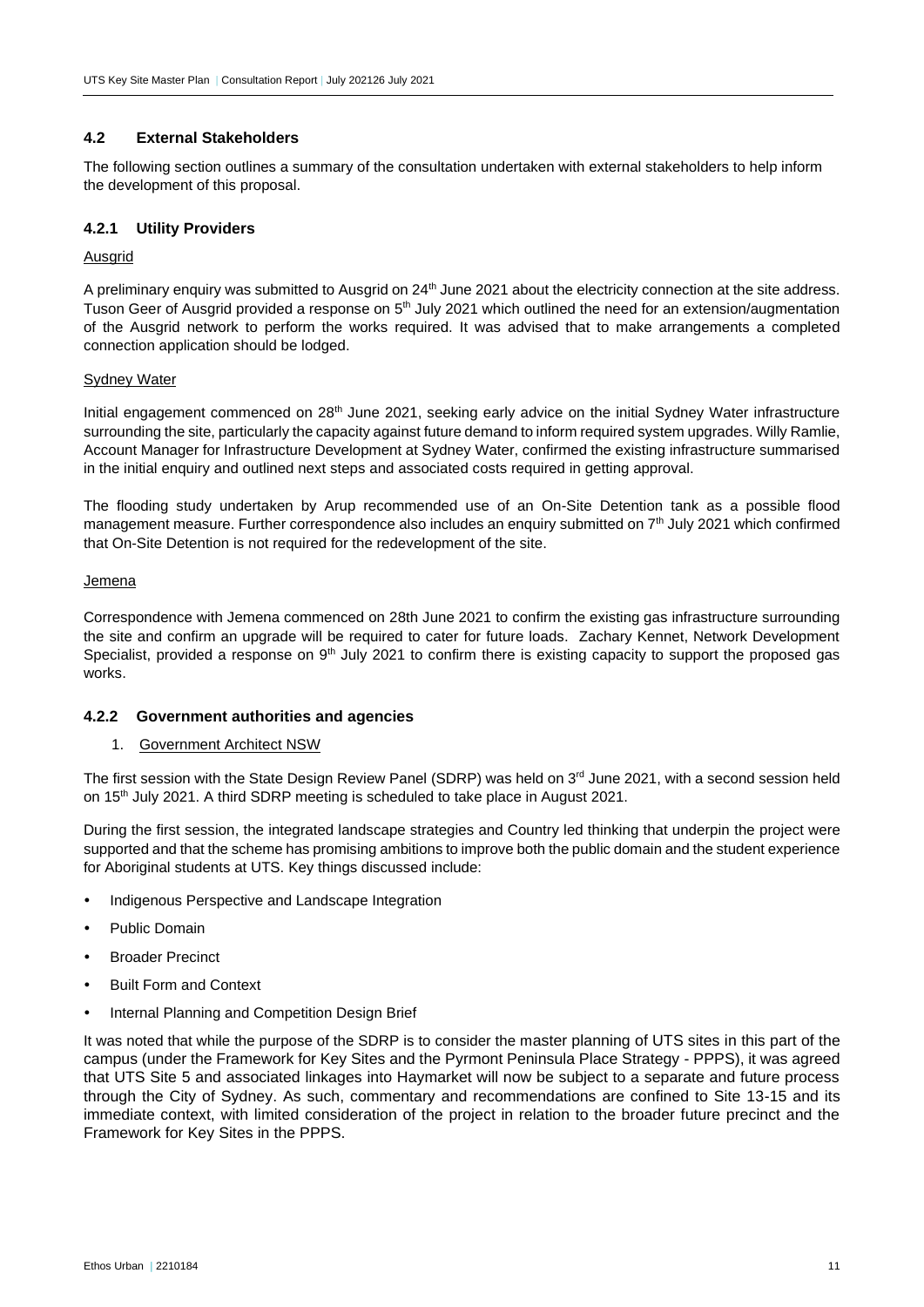#### 2. Place Management NSW

In recognition that UTS's initial vision and aspirations for the master plan work includes work and infrastructure that will have an interface with land owned by Place Management NSW, a meeting was requested in May 2021. A formal meeting has yet to be held at the time of writing.

#### 3. City of Sydney (CoS)

A summary of meetings held with the City of Sydney (CoS) has been outlined below, with high-level feedback from these meetings articulated below.

- **19 April 2021**: The purpose of this meeting was to provide an overview of master plan, Site 13 15 and Site 5. Items discussed included the design process, building envelope, consideration of wind, and Design Guide.
- **9 June 2021**: The purpose of this meeting was a Site 5 pre-planning proposal meeting + Site 13-15 (design competition, public benefits, envelope). Items discussed included building envelope and public benefits.
- **1 st July 2021**: The purpose of this meeting was to update the City of Sydney on the UTS Key Site Master Plan. Items discussed included wind affects, appropriateness of setbacks and amenity, and the planning pathway for project.
- **7th July 2021**: The purpose of this meeting was to update the City of Sydney on the project and commence preliminary discussions on the design competition process for the IRC project. Items discussed included planning controls, and design excellence approach.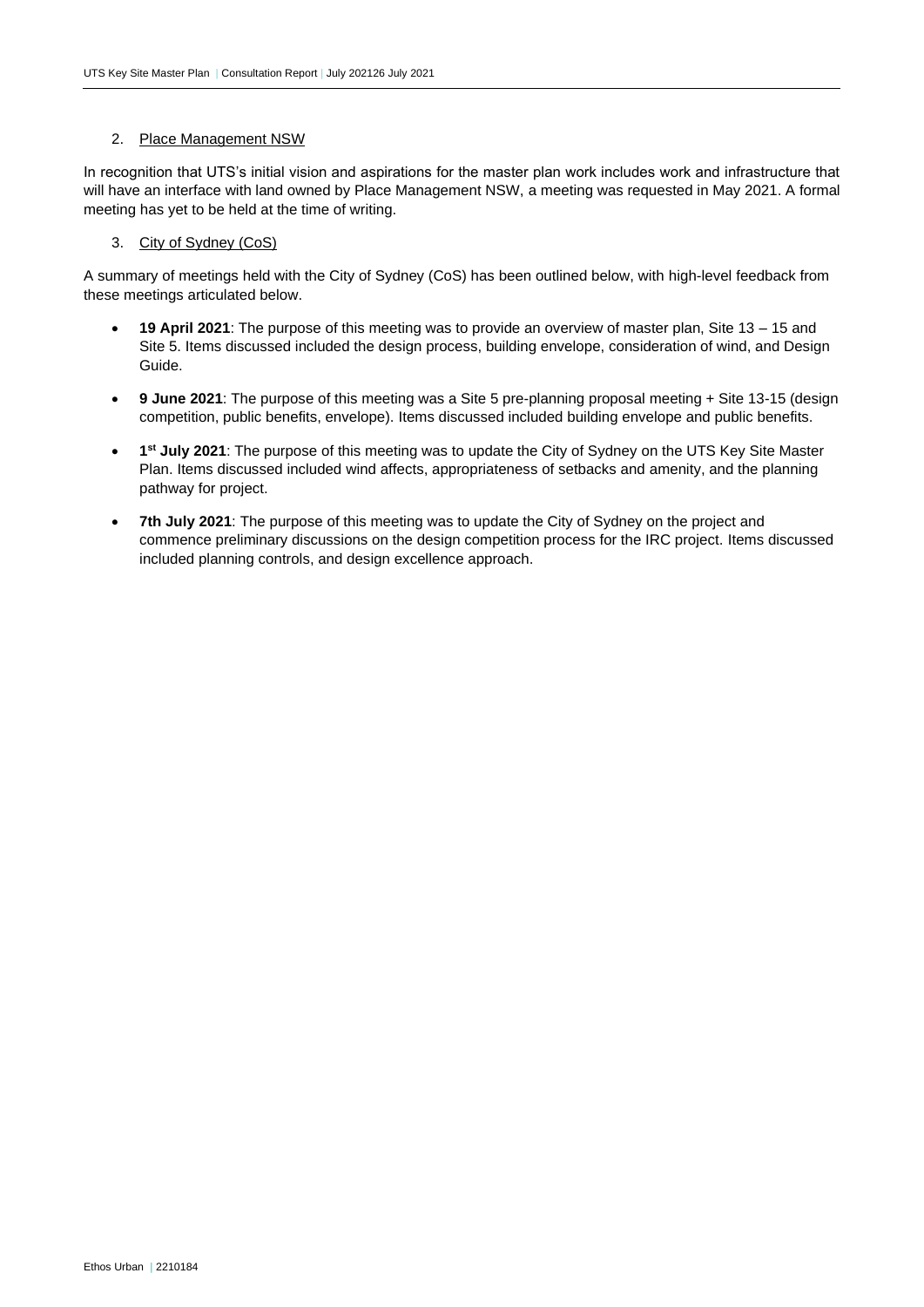### **5.0 Next Steps**

#### **5.1 Stakeholder Engagement**

The engagement undertaken to date for this project and as part of the wider PPPS and UTS Key Sites Master Plan, provides a strong foundation for the redevelopment of Sites 13 and 15.

As outlined earlier in this document, to help ensure stakeholders have the opportunity to learn more about the project, as well as ask questions of the project team, further engagement activities are scheduled to be carried out in the second half of 2021. These include, but are not limited to:

- Ongoing consultation and liaison with government agencies and the relevant authorities.
- Further engagement with local Indigenous groups and Local Aboriginal Land Council.

#### **5.2 Stage B: Pre-Public Exhibition Community Engagement**

To help ensure we are able to facilitate meaningful and genuine consultation with key stakeholders and the wider community, we are proposing to deliver the following engagement activities following the lodgement of the proposal as part of Stage B of our approach.

<span id="page-14-2"></span><span id="page-14-1"></span><span id="page-14-0"></span>

| <b>Date</b>       | <b>Activity</b>                                                             | Tool/Channel                                 | <b>Purpose</b>                                                                                                                                                                                                                          | <b>Targeted Stakeholder/s</b>                                                                                                                                                                           |
|-------------------|-----------------------------------------------------------------------------|----------------------------------------------|-----------------------------------------------------------------------------------------------------------------------------------------------------------------------------------------------------------------------------------------|---------------------------------------------------------------------------------------------------------------------------------------------------------------------------------------------------------|
| September<br>2021 | Briefing with key neighbours                                                | Stakeholder briefings via<br>videoconference | To meet with neighbours to inform them about the<br>Key Site Master Plan including the proposed $\bullet$ ABC<br>redevelopment of Building 13-15 for the IRC and<br>public domain proposals.                                            | Powerhouse<br>$\bullet$                                                                                                                                                                                 |
| September<br>2021 | Key Stakeholder Meeting #1<br>(Business Community and<br>Businesses)        | Stakeholder briefings via<br>videoconference | To inform the local business community and key<br>businesses about the UTS Key Site Master Plan<br>and seek feedback on the vision and principles.                                                                                      | <b>Sydney Business Chamber</b><br>Pyrmont/Ultimo Chamber of Commerce<br>$\bullet$<br>• Ultimo Community Centre<br>Ian Thorpe Aquatic Centre<br>Surrounding landowners and businesses                    |
| September<br>2021 | Key Stakeholder Meeting #2<br>(Immediate residents and<br>community groups) | • Community Webinar                          | To inform community groups about the Key Site<br>Master Plan, the vision and principles, future<br>proposed consultation process during<br>public<br>exhibition and future design competition and DA<br>process for the IRC in 2022/23. | Local Community Groups, including but not<br>limited to:<br>Ultimo Village Voice<br>$-$<br>- Save the Powerhouse<br>- Powerhouse Museum Alliance<br>CBD and Harbour Village<br>$\overline{\phantom{0}}$ |